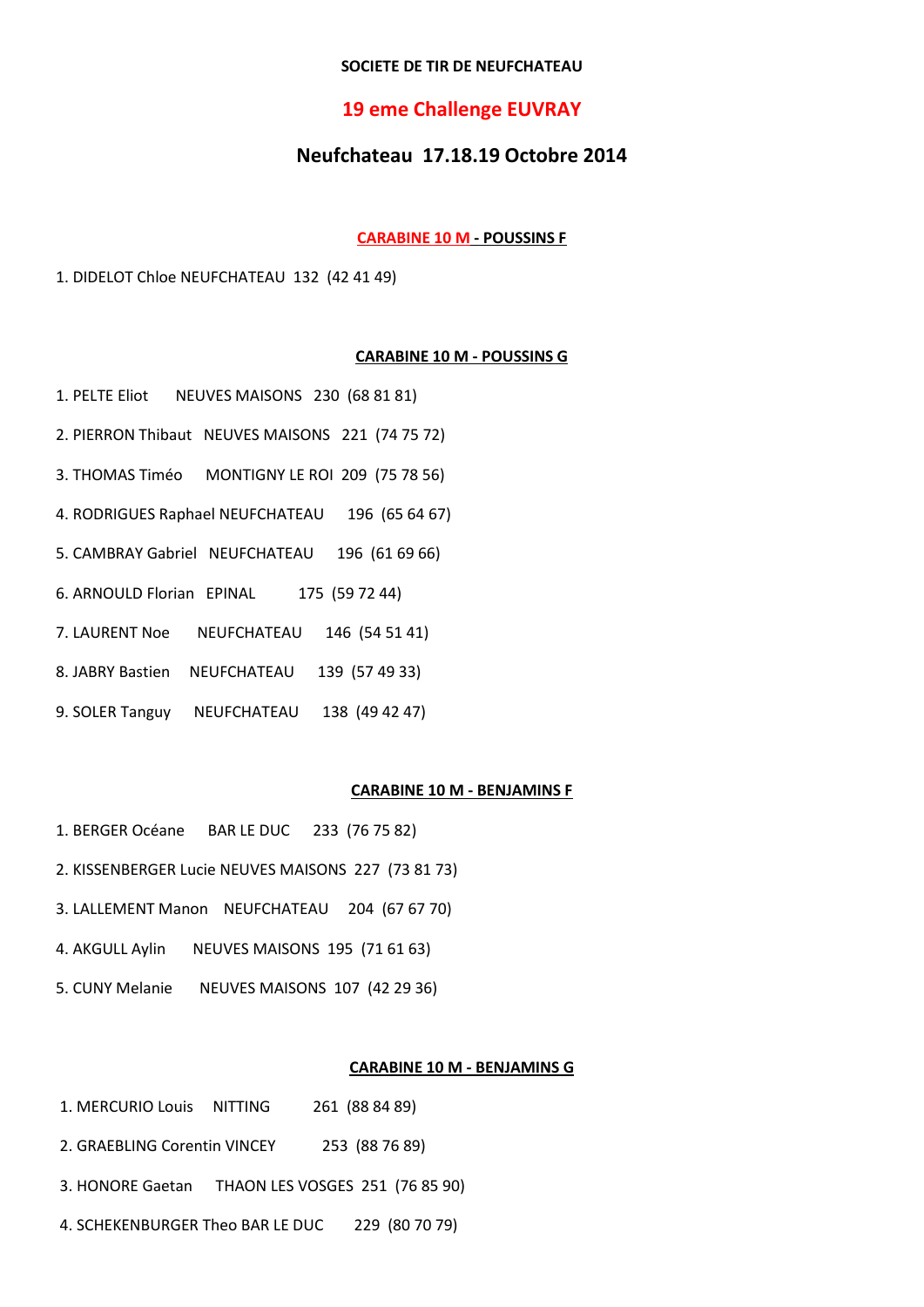5. BALERET Joris NEUVES MAISONS 228 (75 76 77) 6. PELTE Gabriel NEUVES MAISONS 199 (65 67 67) 7. BRIQUE Zacchary EPINAL 178 (64 65 49) 8. DOURCHE Valentin NEUFCHATEAU 173 (67 60 46) 9. GRANDIEU Thomas NEUVES MAISONS 167 (67 42 58) 10. BRALLET Jonathan EPINAL 166 (70 55 41) 11. DAUDIER Louis NEUFCHATEAU 161 (57 54 50) 12. ELLIOT Mathieu NEUFCHATEAU 157 (49 68 40) 13. DIMONTE Arthur NEUVES MAISONS 151 (50 56 45) 14. LHUILLIER Matheo NEUFCHATEAU 137 (60 32 45) 15. TREBATICKY Thomas EPINAL 135 (39 34 62) 16. HANCLOT Matheo EPINAL 129 (54 52 23) 17. GOUVERNAL Hugo EPINAL 128 (54 46 28) 18. ROUSSIN Guillaume NEUFCHATEAU 105 (27 35 43) 19. VALLY Nathan NEUVES MAISONS 61 (18 20 23) 20. SIMON Hugo NEUVES MAISONS 59 (18 26 15)

# **CARABINE 10 M - MINIMES F**

- 1. MARCHAL Emma VINCEY 353 (87 90 88 88)
- 2. BURGUERA Manon NEUFCHATEAU 349 (87 91 87 84)
- 3. MULLER Lisa NEUFCHATEAU 329 (80 77 85 87)
- 4. VANZEVEREN Aurore NEUFCHATEAU 232 (58 69 49 56)
- 5. PIERAUT Eva NEUVES MAISONS 220 (74 47 65 34)
- 6. BIENAISE Lucie NEUFCHATEAU 209 (46 54 63 46)
- 7. BENEL Romane NEUFCHATEAU 203 (48 53 58 44)

#### **CARABINE 10 M - MINIMES G**

- 1. BALERET Nicolas NEUVES MAISONS 353 (89 91 88 85)
- 2. DEMONTARBY Victorien MONTIGNY LE ROI 284 (78 74 73 59)
- 3. THENOT Alexandre MONTIGNY LE ROI 272 (68 69 64 71)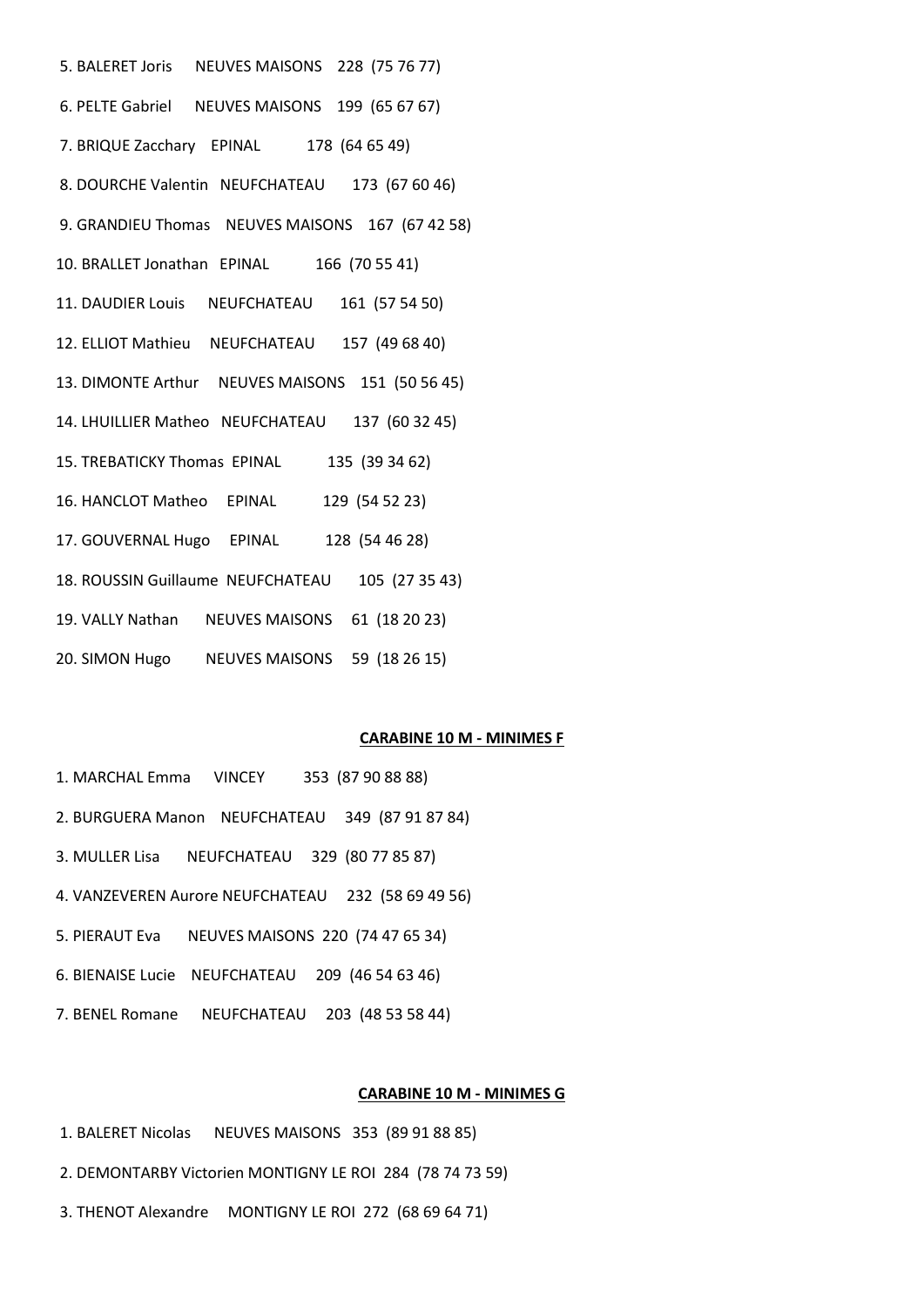4. TETEVUIDE Baptiste MONTIGNY LE ROI 272 (67 68 73 64) 5. CHRETINOT Hugo MONTIGNY LE ROI 265 (67 67 60 71) 6. CICCOTELLI Loic NEUVES MAISONS 250 (65 51 75 59) 7. DESNOUVEAUX Bastien MONTIGNY LE ROI 247 (64 60 64 59) 8. FRENOUX Mathis MONTIGNY LE ROI 235 (51 72 56 56) 9. BELLINI Simon NEUVES MAISONS 225 (58 56 55 56) 10. LEIDINGER Louison NEUFCHATEAU 167 (46 47 40 34) 11. GAY Maxime EPINAL 162 (45 41 49 27) 12. DEBRIENNE Melvyn NEUFCHATEAU 147 (37 25 38 47) 13. GOUVERNAL Tristan EPINAL 134 (42 45 23 24)

#### **CARABINE 10 M - CADETS F**

1. LORCIN Maylie BAR LE DUC 381 (94 96 95 96) 2. MOMBERT Claire NITTING 380 (95 93 95 97) 3. BOGARD Floriane NEUFCHATEAU 380 (96 96 95 93) 4. PELTE Leonie NEUVES MAISONS 368 (89 92 93 94) 5. MOUREAUX Amandine EPINAL 348 (86 86 89 87) 6. CARISEY Flora MONTIGNY LE ROI 343 (87 87 82 87) 7. SASSI WEBER Audrey NEUFCHATEAU 302 (74 78 73 77) 8. LEBLANC Mathilde NEUFCHATEAU 297 (80 75 81 61) 9. BARRIER Catherine NEUFCHATEAU 292 (79 60 76 77)

#### **CARABINE 10 M - CADETS G**

1. SENEE Gabriel NEUFCHATEAU 556 (95 97 95 91 89 89) 2. KISSENBERGER Valentin NEUVES MAISONS 547 (93 87 92 96 89 90) 3. GEGONNE Theo THAON LES VOSGES 545 (93 88 85 96 94 89) 4. BALTHAZARD Hugo MOYENMOUTIER 538 (85 91 94 86 94 88) 5. DEPORTE Raphael NEUFCHATEAU 538 (88 92 88 93 89 88) 6. DA SILVA Maxime REMIREMONT 528 (87 88 87 91 88 87) 7. VINCENT Noe SL VINCEY 507 (84 84 86 88 79 86)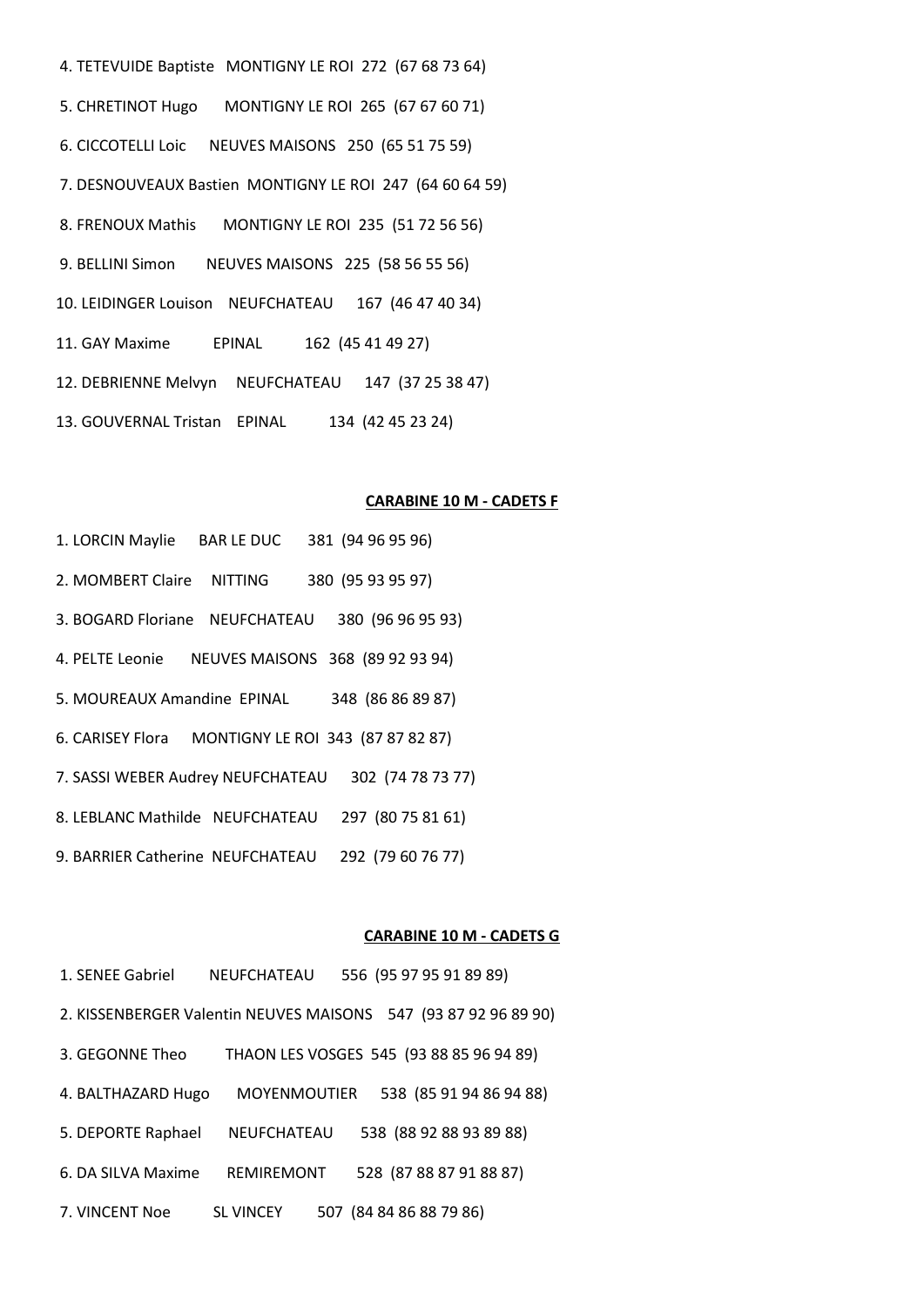| 8. GALLOT Bastien | <b>CHAUMONT</b> | 452 (78 78 82 73 69 72) |
|-------------------|-----------------|-------------------------|
|-------------------|-----------------|-------------------------|

- 9. HUSSON Emilien NEUFCHATEAU 433 (73 71 74 71 82 62)
- 10. LEIDINGER Antonin NEUFCHATEAU 181 (34 22 37 14 41 33)

#### **CARABINE 10 M - JUNIORS F**

1. RENARD Pauline THAON LES VOSGES 392 ( 96 **100** 97 99)

#### **CARABINE 10 M - JUNIORS G**

1. COLLIOT Quentin NEUFCHATEAU 522 (91 86 87 85 83 90)

#### **CARABINE 10 M - DAMES I**

| 1. CHAMBRY Justine                 | <b>MOYENMOUTIER</b>                    | 384 (97 96 93 98) |
|------------------------------------|----------------------------------------|-------------------|
| 2. VERGEON Joelle                  | <b>THAON LES VOSGES</b>                | 380 (95 96 97 92) |
| 3. MERCIER Celine                  | <b>ARQUES</b>                          | 377 (91 96 95 95) |
| 4. VIGNOLINI Justine               | <b>SL VINCEY</b>                       | 371 (92 92 93 94) |
| 5. CEVALTE Emilie                  | PLOMBIERES LES BAINS 369 (90 90 95 94) |                   |
| 6. LEROY CHAMPAGNE Angelique REIMS |                                        | 366 (92 91 94 89) |
| 7. BRIQUE Aurelie                  | EPINAL                                 | 311 (84 75 74 78) |
| 8. BERNARD Isabelle                | <b>MONTIGNY LE ROL</b>                 | 304 (80 76 79 69) |
| 9. LEPLEY Laure                    | <b>NEUFCHATEAU</b>                     | 294 (71 78 73 72) |
| 10. PONS Emmanuelle                | NEUFCHATEAU                            | 277 (67 67 68 75) |
| 11. PEYERON Christelle             | <b>MONTIGNY LE ROI</b>                 | 276 (67 71 69 69) |
| 12. STASIOWSKA Alex                | NEUFCHATEAU                            | 272 (73 62 75 62) |
| 13. CHEVROT Celine                 | NEUFCHATEAU                            | 232 (56 35 52 89) |

#### **CARABINE 10 M - DAMES II**

- 1. LEMBERGER Martine NEUVES MAISONS 335 (80 83 84 88) 2. JACQUOT Laurence REMIREMONT 334 (87 86 79 82) 3. LAURENT Jocelyne VITTEL 328 (77 83 89 79)
- 4. THIEBAUT Christine NEUFCHATEAU 311 (83 86 76 66)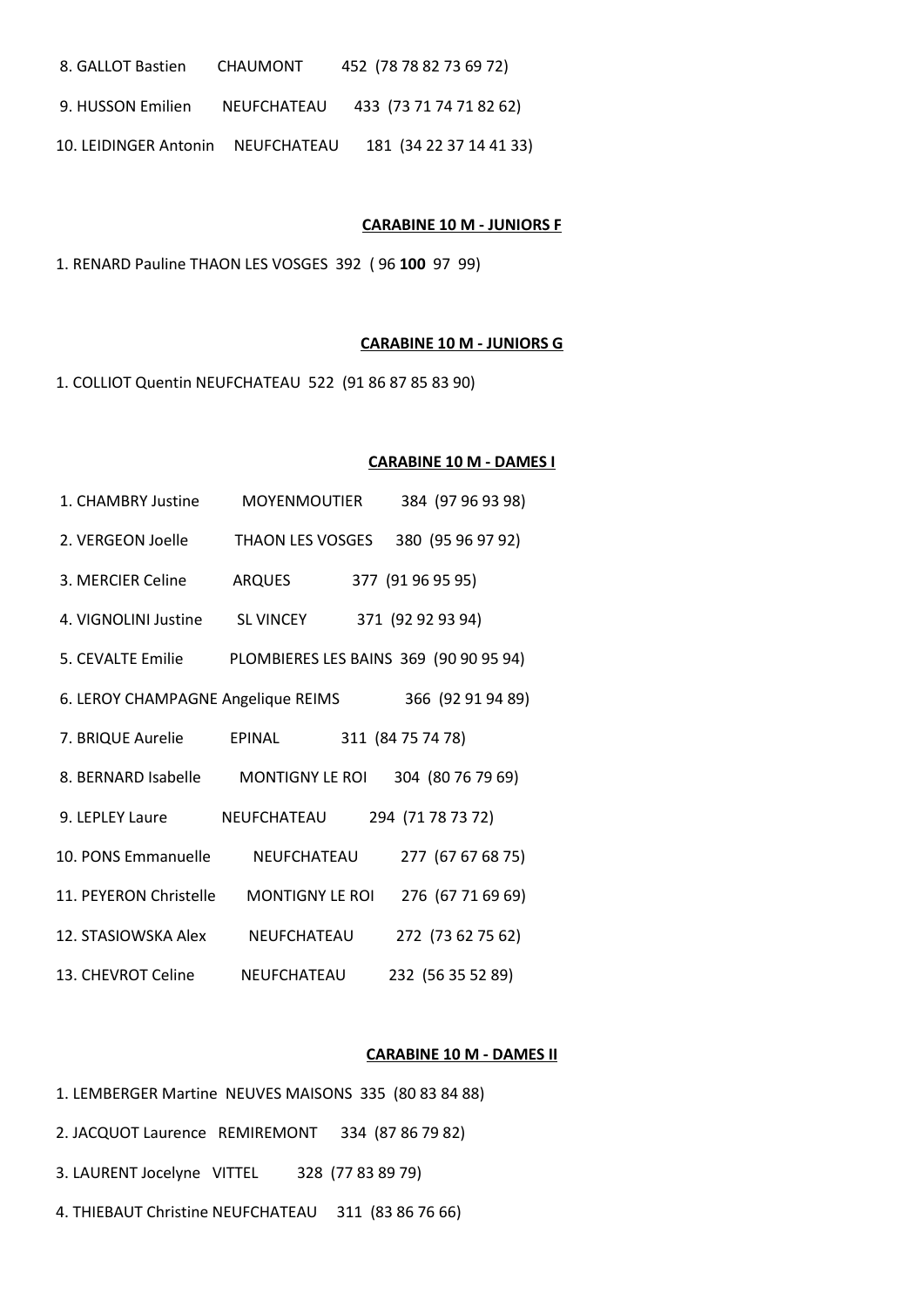#### **CARABINE 10 M - SENIORS I**

1. CHAMAK Edouard SL VINCEY 572 (95 93 96 97 95 96) 2. FAUCONNIER Goeffrey NANCY 571 (95 95 96 97 93 95) 3. FORT Pierrick NANCY 563 (91 92 96 94 95 95) 4. ANTY Stephane NEUVES MAISONS 562 (93 93 94 95 93 94) 5. LESAGE Antoine NEUFCHATEAU 559 (87 91 96 95 93 97) 6. PERRIN Olivier VITTEL 553 (92 93 93 89 92 94) 7. VANDEWALLE Anthony MONTIGNY LE ROI 534 (92 88 88 93 80 93) 8. MATHIEU Xavier NEUFCHATEAU 343 (62 49 65 56 55 56)

#### **CARABINE 10 M - SENIORS II**

- 1. LECREUX Michel NEUFCHATEAU 569 (97 91 94 96 96 95)
- 2. DEPORTE Eric NEUFCHATEAU 529 (84 93 83 86 89 94)
- 3. TISSERANT Jean Marc LA BRESSE 522 (87 88 86 82 90 89)
- 4. RUELLET Xavier VITTEL 515 (88 79 92 86 89 81)
- 5. LURIN Patrick MONTIGNY LE ROI 482 (80 79 80 82 83 78)
- 6. FLORIOT Bruno MONTIGNY LE ROI 480 (72 82 79 84 76 87)
- 7. LEBLANC Thierry NEUFCHATEAU 479 (79 81 82 81 79 77)
- 8. CARISEY Charles MONTIGNY LE ROI 472 (82 84 72 81 82 71)

#### **CARABINE 10 M - SENIORS III**

- 1. DEMANGEON Gervais THAON LES VOSGES 568 (91 93 95 95 96 98)
- 2. MOUGINOT Joel MONTIGNY LE ROI 403 (74 59 60 73 66 71)

# **EQUIPES CARABINE 10 M - 40 COUPS**

1. NEUFCHATEAU 1058 BOGARD Floriane 380

BURGUERA Manon 349

MULLER Lisa 329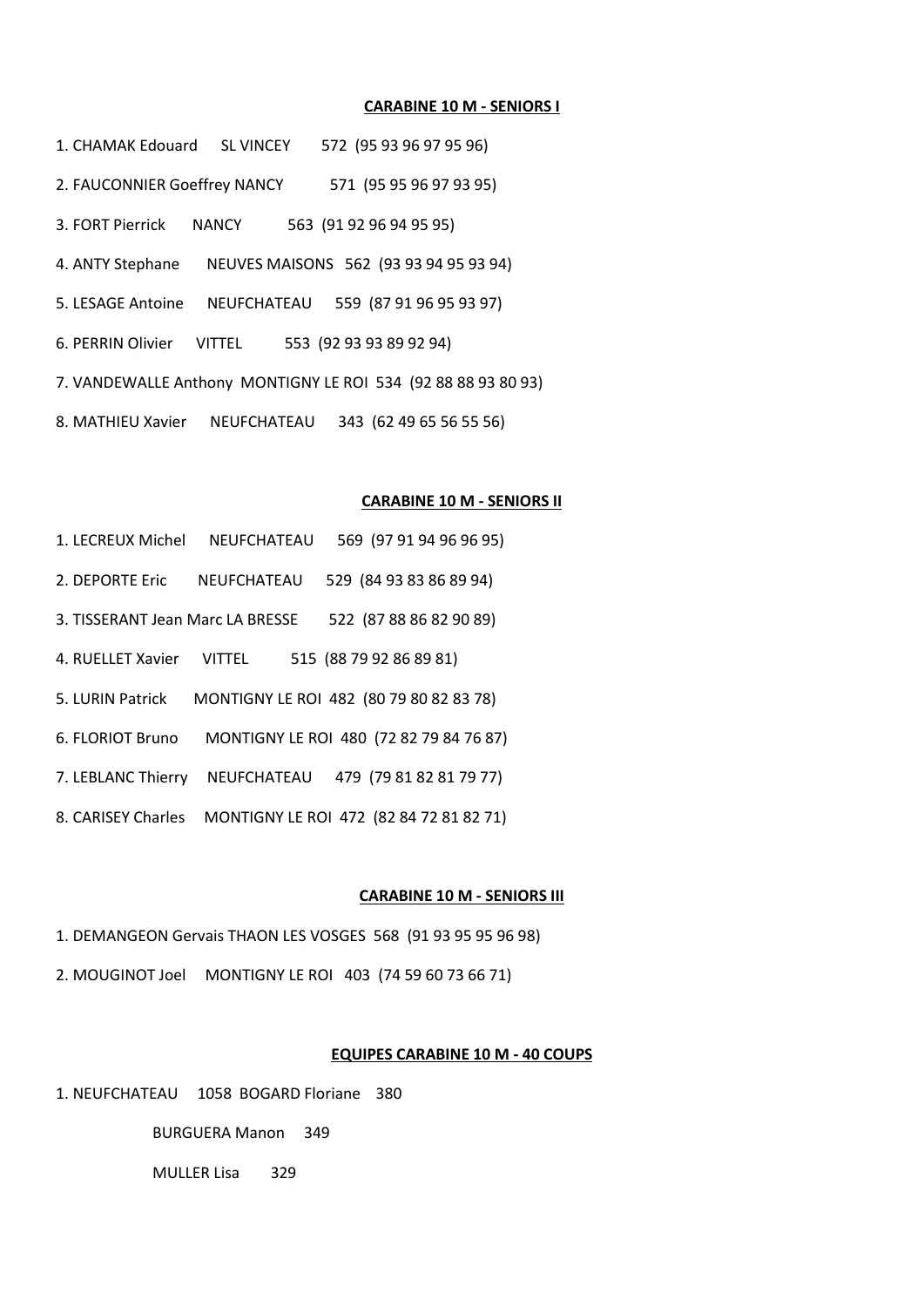2. MONTIGNY LE ROI 923 CARISEY Flora 343

BERNARD Isabelle 304

PEYERON Christelle 276

3. NEUVES MAISONS 923 PELTE Leonie 368

LEMBERGER Martine 335

PIERAUT Eva 220

# **EQUIPES CARABINE 10 M - 60 COUPS**

1. NEUFCHATEAU 1684 LECREUX Michel 569

LESAGE Antoine 559

SENEE Gabriel 556

2. MONTIGNY LE ROI 1496 VANDEWALLE Anthony 534

LURIN Patrick 482

FLORIOT Bruno 480

#### **PISTOLET 10 M - POUSSINS F**

1. OUDOT Paula GOLBEY 253 (83 82 88)

# **PISTOLET 10 M - POUSSINS G**

1. GIAGRANDI Noa NEUFCHATEAU 185 (65 56 64)

2. BERGER Yanis BAR LE DUC 173 (60 66 47)

# **PISTOLET 10 M - BENJAMINS G**

- 1. CHAPUT Conrad EPINAL 258 (88 90 80)
- 2. HOFFMANN Lucas SAINT NICOLAS DE PORT 245 (77 81 87)

3. SCHEKENBURGER Theo BAR LE DUC 245 (78 80 87)

4. GRAEBLING Corentin VINCEY 240 (78 84 78)

- 5. DOURCHE Valentin NEUFCHATEAU 239 (77 77 85)
- 6. BRIQUE Zacchary EPINAL 209 (78 67 64)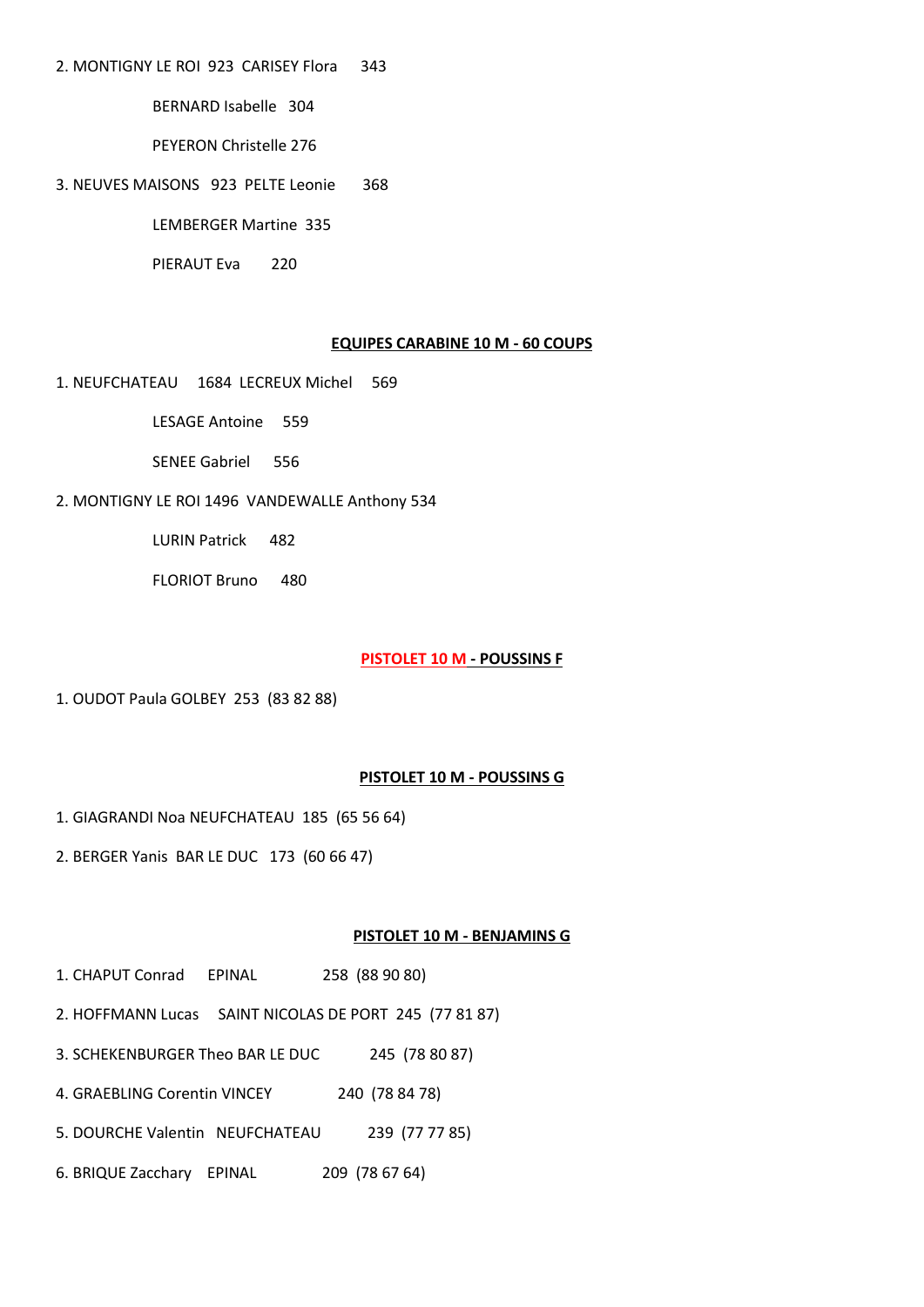#### PISTOLET 10 M - MINIMES F

- 1. GRAEBLING Soléna **VINCEY** 333 (82 77 85 89)
- 2. MARCHAL Emma VINCEY 319 (84 75 79 81)
- 3. COURTOIS Marie-Charlene OYONNAX 286 (70 81 71 64)
- 4. VANZEVEREN Aurore NEUFCHATEAU 278 (70 66 74 68)
- EPINAL 238 (55 71 56 56) 5. MOUREAUX Lea
- 6. VAYEUR Flora EPINAL 221 (55 50 65 51)

### PISTOLET 10 M - MINIMES G

- 1. TABOUREUX Adrien THAON LES VOSGES 304 (81 78 74 71)
- 2. BERNARD Alexis EPINAL 230 (61 70 51 48)

#### PISTOLET 10 M - CADETS F

1. RENARD Aline THAON LES VOSGES 344 (87 84 86 87)

#### PISTOLET 10 M - CADETS G

- 1. THIEBAUT Paul NEUFCHATEAU 546 (91 87 93 88 93 94)
- 2. GODEL Romain SL VINCEY 531 (91 87 88 89 89 87)

#### PISTOLET 10 M - JUNIORS G

- 1. BERNARDIN Thimothee GOLBEY 556 (95 92 92 95 92 90)
- 2. SOLER Florentin NEUFCHATEAU 512 (74 82 92 86 87 91)

#### PISTOLET 10 M - DAMES I

- 1. CHALON Jennifer GOLBEY 373 (94 93 93 93)
- 2. HELEU Gaia THAON LES VOSGES 359 (87 92 90 90)
- 3. BRETAUDEAU Anne THAON LES VOSGES 354 (89 89 88 88)
- 4. BRION BOGARD Sandrine NEUFCHATEAU 345 (78 93 89 85)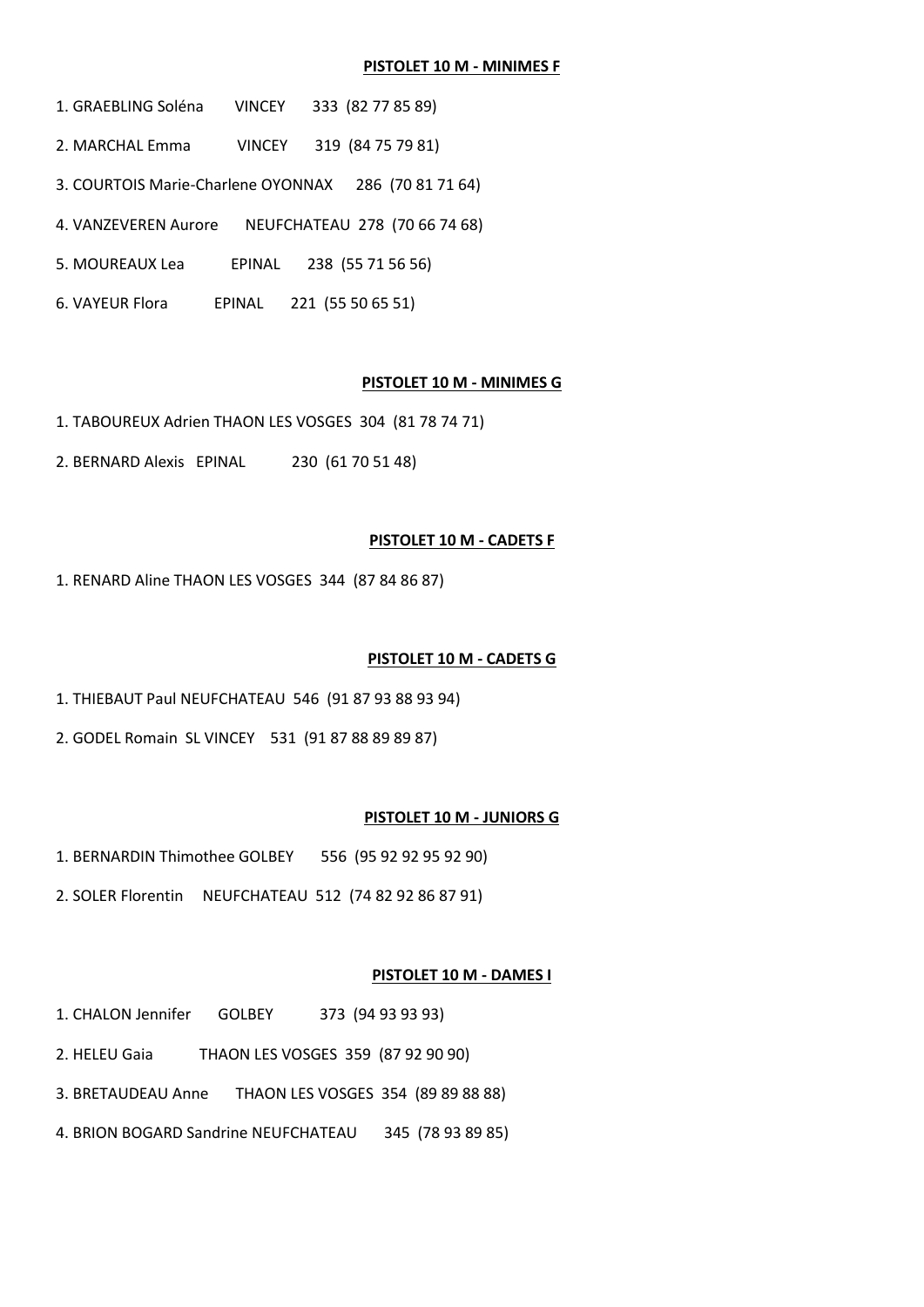# **PISTOLET 10 M - DAMES II**

- 1. WOLBERT Francine HARTOUSE 373 (95 95 90 93)
- 2. PIERROT Joelle BAR LE DUC 345 (90 84 85 86)
- 3. GEROME Edith LA BRESSE 323 (78 78 84 83)
- 4. SCHNEKENBURGER Annie BAR LE DUC 309 (71 76 83 79)

# **PISTOLET 10 M - DAMES III**

- 1. COLIN SENTUCQ Daniele LA BRESSE 348 (87 87 87 87)
- 2. DELANGLE Monique REMIREMONT 337 (87 86 84 80)
- 3. ZEH Lucette NEUFCHATEAU 210 (52 54 58 46)

# **PISTOLET 10 M - SENIORS I**

| 1. TISSERANT Cedric REIMS             |                                              | 571 (98 95 96 92 93 97) |  |
|---------------------------------------|----------------------------------------------|-------------------------|--|
| 2. FAUCONNIER Goeffrey NANCY          |                                              | 559 (95 93 97 92 91 91) |  |
| 3. GEORGEL Gérald                     | MOYENMOUTIER                                 | 553 (92 95 94 88 91 93) |  |
| 4. DELANGLE Cyrille REMIREMONT        |                                              | 547 (95 88 92 92 92 88) |  |
| 5. VANDEWALLE Anthony MONTIGNY LE ROI |                                              | 528 (87 88 90 89 89 85) |  |
| 6. NUNES Jerome                       | NANCY                                        | 519 (88 86 86 86 85 88) |  |
| 7. AUBRY Cedric                       | PLOMBIERES LES BAINS 512 (90 86 84 84 83 85) |                         |  |
| 8. GUILLAND Laurent NEUFCHATEAU       |                                              | 504 (82 89 82 84 82 85) |  |
| 9. COURTOIS Sebastien OYONNAX         |                                              | 489 (80 84 86 85 75 79) |  |
| 10. BURGUERA Sebastien NEUFCHATEAU    |                                              | 475 (81 83 76 85 74 76) |  |

# **PISTOLET 10 M - SENIORS II**

| 1. OUDOT Thierry                         | <b>GOLBEY</b>         | 548 (91 94 90 91 92 90)                       |  |
|------------------------------------------|-----------------------|-----------------------------------------------|--|
| 2. TABOUREUX Christophe THAON LES VOSGES |                       | 545 (95 90 90 92 88 90)                       |  |
| 3. LAVEUF Thhierry                       | <b>NEUVES MAISONS</b> | 540 (92 91 87 93 89 88)                       |  |
| 4. HOFFMANN Herve                        |                       | SAINT NICOLAS DE PORT 538 (87 89 90 89 90 93) |  |
| 5. HAGUENAUER Pascal FRAIZE              |                       | 532 (89 87 90 90 87 89)                       |  |
| 6. SCHNEKENBURGER Guy BAR LE DUC         |                       | 529 (88 87 87 89 90 88)                       |  |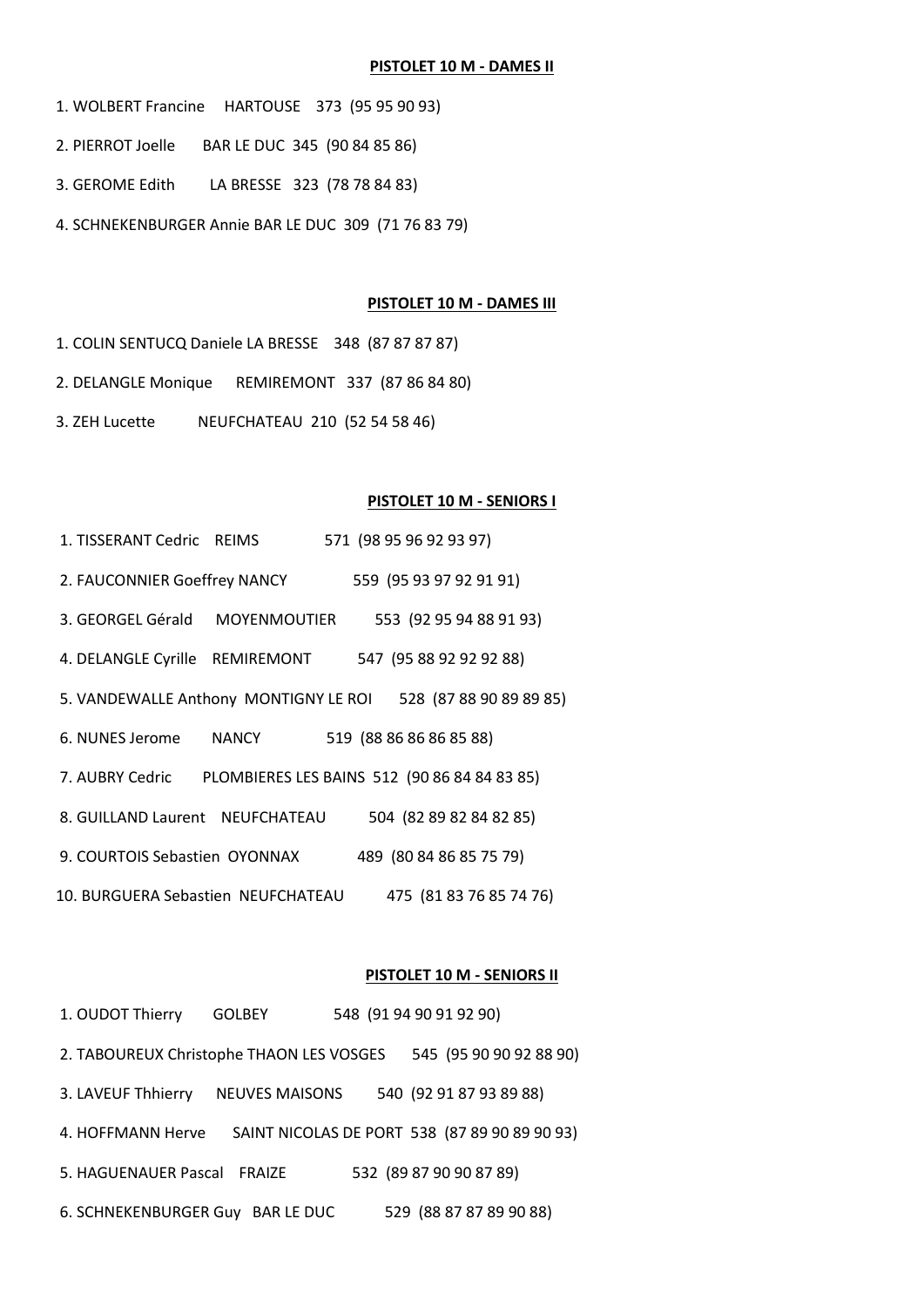| 7. LORCIN Vincent            | <b>BARLE DUC</b>      | 529 (88 90 82 92 89 88) |  |
|------------------------------|-----------------------|-------------------------|--|
| 8. TOMASELLI Jean Luc GOLBEY |                       | 523 (85 88 92 88 84 86) |  |
| 9. SOLER José                | <b>NEUFCHATEAU</b>    | 518 (87 88 86 82 88 87) |  |
| 10. SCHMITT Christian        | FRAIZE                | 515 (85 87 88 79 87 89) |  |
| 11. BALFRFT Franck           | <b>NEUVES MAISONS</b> | 479 (79 77 82 78 80 83) |  |
| <b>DUSAUX Alain</b>          | <b>NEUFCHATEAU</b>    | 479 (84 82 82 78 80 73) |  |
| 13. HISTEL Christian         | VITTFL                | 475 (80 80 79 76 83 77) |  |

# **PISTOLET 10 M - SENIORS III**

| 1. MATHIS Serge           | EPINAL | 551 (91 92 91 96 91 90)                                       |
|---------------------------|--------|---------------------------------------------------------------|
| 2. FABRE Bernard          | LAXOU  | 545 (92 87 93 91 88 94)                                       |
|                           |        | 3. DIDIERGEORGE Dominique FRAIZE 537 (92 90 86 86 93 90)      |
| 4. MEUNIER Francis VITTEL |        | 529 (88 88 89 83 88 93)                                       |
| 5. BARTHEL Alain          | GOLBEY | 508 (77 84 85 86 90 86)                                       |
|                           |        | 6. MORA Jacques NANCY 506 (85 85 86 88 80 82)                 |
|                           |        | 7. DEMANGEON Gervais THAON LES VOSGES 504 (84 80 91 80 82 87) |
|                           |        | 8. CIPRESSO Bernard NEUFCHATEAU 497 (86 82 86 80 79 84)       |
|                           |        | 9. KIESS Dietmar FRAIZE 489 (81 75 86 86 80 81)               |
|                           |        | 10. BRENIER Fernand VITTEL 473 (73 85 83 82 73 77)            |
|                           |        | 11. MORLOT Jean Louis NEUFCHATEAU 469 (82 75 79 81 75 77)     |
|                           |        | 12. ZEH Jean Pierre NEUFCHATEAU 465 (76 87 70 88 65 79)       |
|                           |        | 13. LEMBERGER Michel NEUVES MAISONS 447 (82 74 78 72 67 74)   |
|                           |        | 14. BIGEL Michel NEUVES MAISONS 441 (70 71 74 74 73 79)       |

# **EQUIPES PISTOLET 10 M - 40 COUPS**

# **Coupe FRANQUEVILLE Christian**

1. THAON LES VOSGES 1057 HELEU Gaia 359

BRETAUDEAU Anne 354

RENARD Aline 344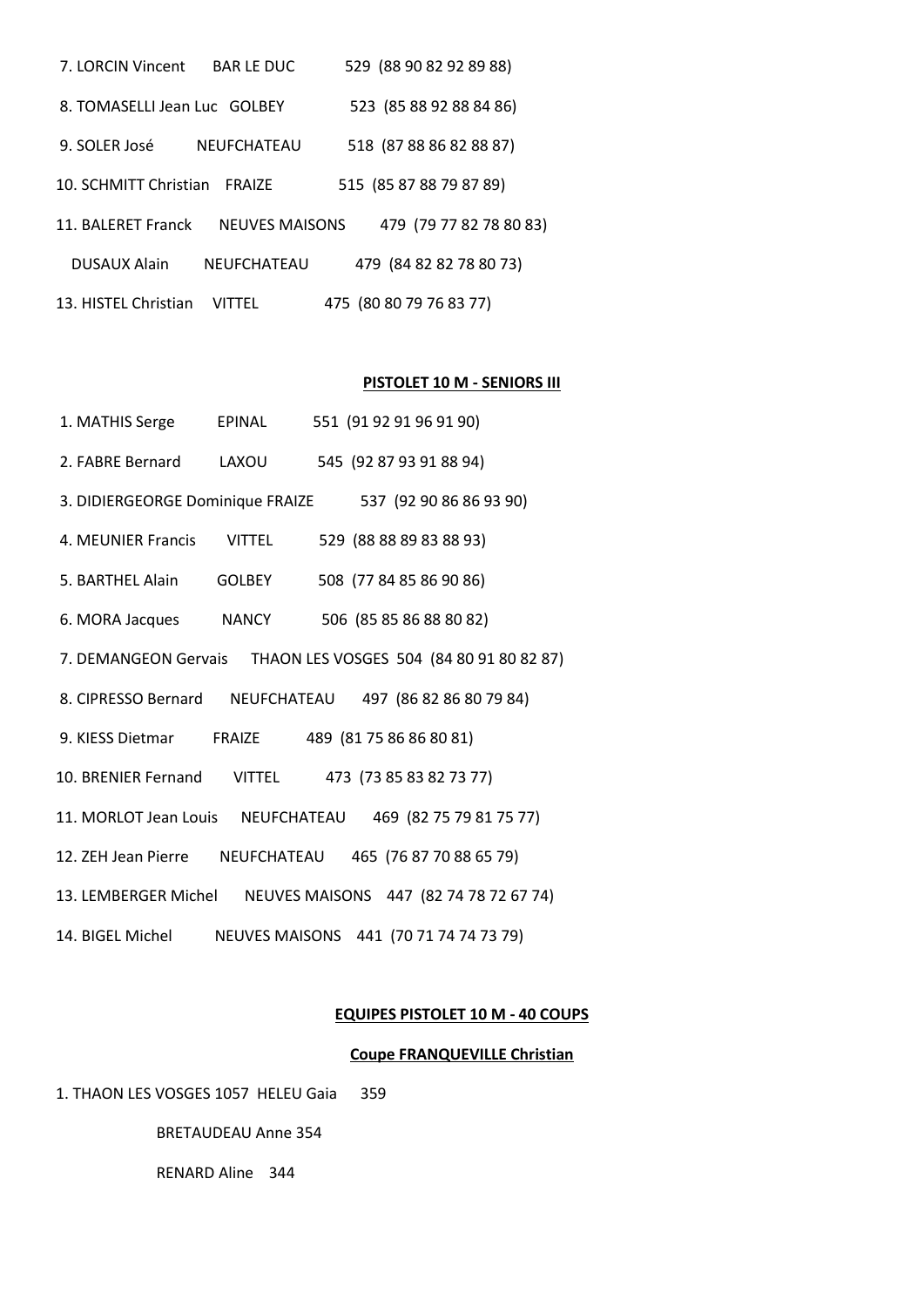# **EQUIPES PISTOLET 10 M - 60 COUPS**

#### **Coupe CREDIT MUTUEL**

1. GOLBEY 1627 BERNARDIN Thimothee 556

OUDOT Thierry 548

TOMASELLI Jean Luc 523

2. FRAIZE 1584 DIDIERGEORGE Dominique 537

HAGUENAUER Pascal 532

SCHMITT Christian 515

3. NANCY 1584 FAUCONNIER Goeffrey 559

NUNES Jerome 519

MORA Jacques 506

4. NEUFCHATEAU 1576 THIEBAUT Paul 546

SOLER José 518

SOLER Florentin 512

5. VITTEL 1477 MEUNIER Francis 529

HISTEL Christian 475

- BRENIER Fernand 473
- 6. NEUVES MAISONS 1466 LAVEUF Thhierry 540

BALERET Franck 479

LEMBERGER Michel 447

# **ARBALETE 10 M - JUNIORS**

- 1. LORCIN Maylie BAR LE DUC 377 (96 92 94 95)
- 2. BOGARD Floriane NEUFCHATEAU 367 (91 90 92 94)
- 3. DEPORTE Raphael NEUFCHATEAU 355 (87 88 92 88)
- 4. RENARD Pauline THAON LES VOSGES 351 (86 88 85 92)

# **ARBALETE 10 M - DAMES**

- 1. CHAMBRY Justine MOYENMOUTIER 378 (94 94 95 95)
- 2. VERGEON Joelle THAON LES VOSGES 364 (90 89 95 90)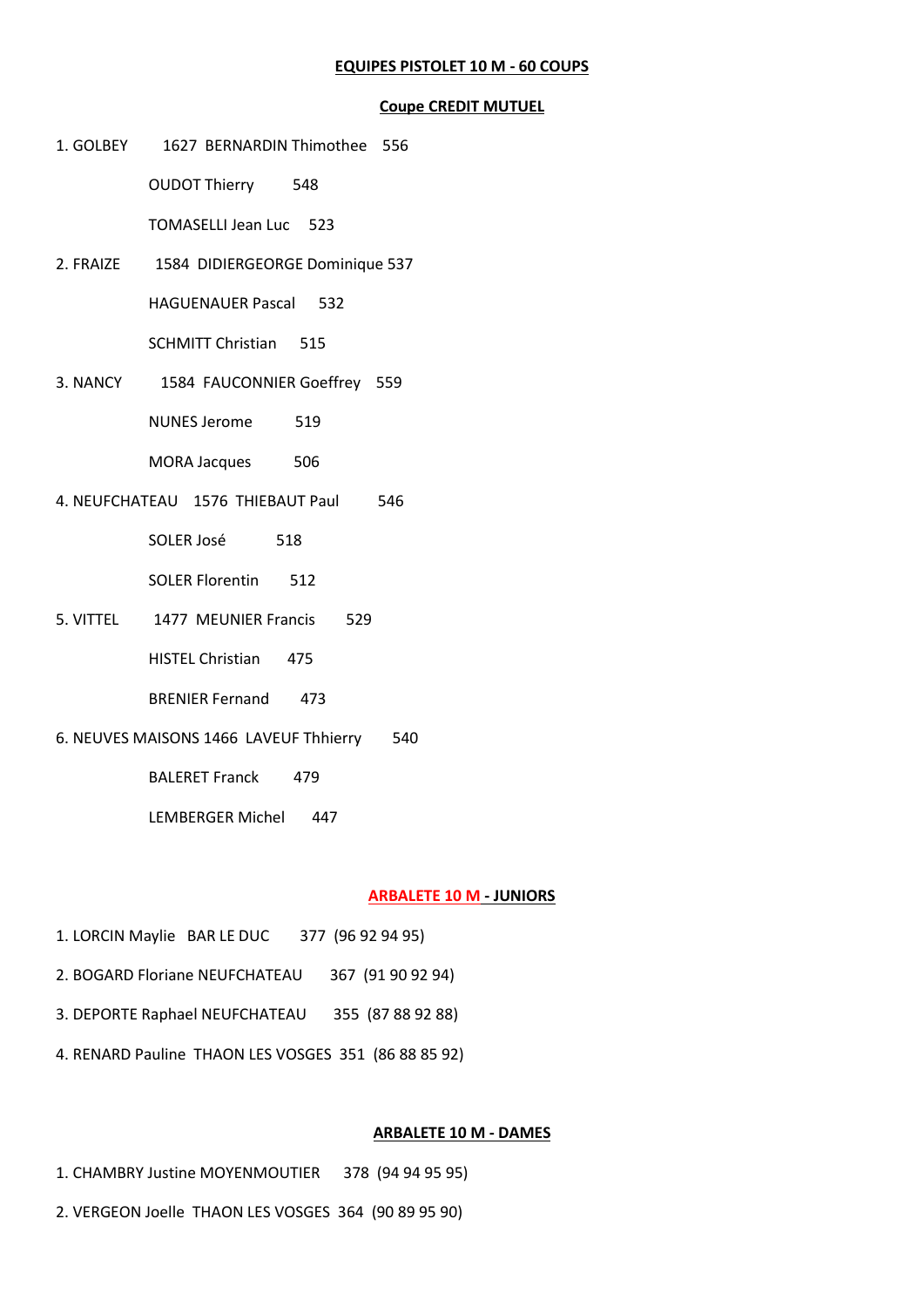# **ARBALETE 10 M - SENIORS**

1. NICOLAS Fabrice LA BRESSE 374 (95 92 93 94)

2. LECREUX Michel NEUFCHATEAU 367 (89 95 94 89)

3. DEPORTE Eric NEUFCHATEAU 348 (85 89 86 88)

# **EQUIPES ARBALETE 10 M**

1. NEUFCHATEAU 1089 BOGARD Floriane 367

LECREUX Michel 367

DEPORTE Raphael 355

# **CARABINE MATCH ANGLAIS 50 M - MINIMES F**

1. BURGUERA Manon NEUFCHATEAU 547 (92 93 94 87 91 90)

# **CARABINE MATCH ANGLAIS 50 M - MINIMES G**

1. TETEVUIDE Baptiste MONTIGNY LE ROI 448 (67 73 75 84 78 71)

# **CARABINE MATCH ANGLAIS 50 M - CADETS F**

1. BOGARD Floriane NEUFCHATEAU 569 (95 96 92 95 96 95)

2. CARISEY Flora MONTIGNY LE ROI 524 (90 85 82 89 91 87)

# **CARABINE MATCH ANGLAIS 50 M - CADETS G**

- 1. DEPORTE Raphael NEUFCHATEAU 555 (95 94 94 91 94 87)
- 2. SENEE Gabriel NEUFCHATEAU 554 (92 93 86 92 95 96)
- 3. BALTHAZARD Hugo MOYENMOUTIER 509 (90 84 84 84 84 83)

# **CARABINE MATCH ANGLAIS 50 M - JUNIORS F**

1. RENARD Pauline THAON LES VOSGES 549 (88 88 89 95 96 93)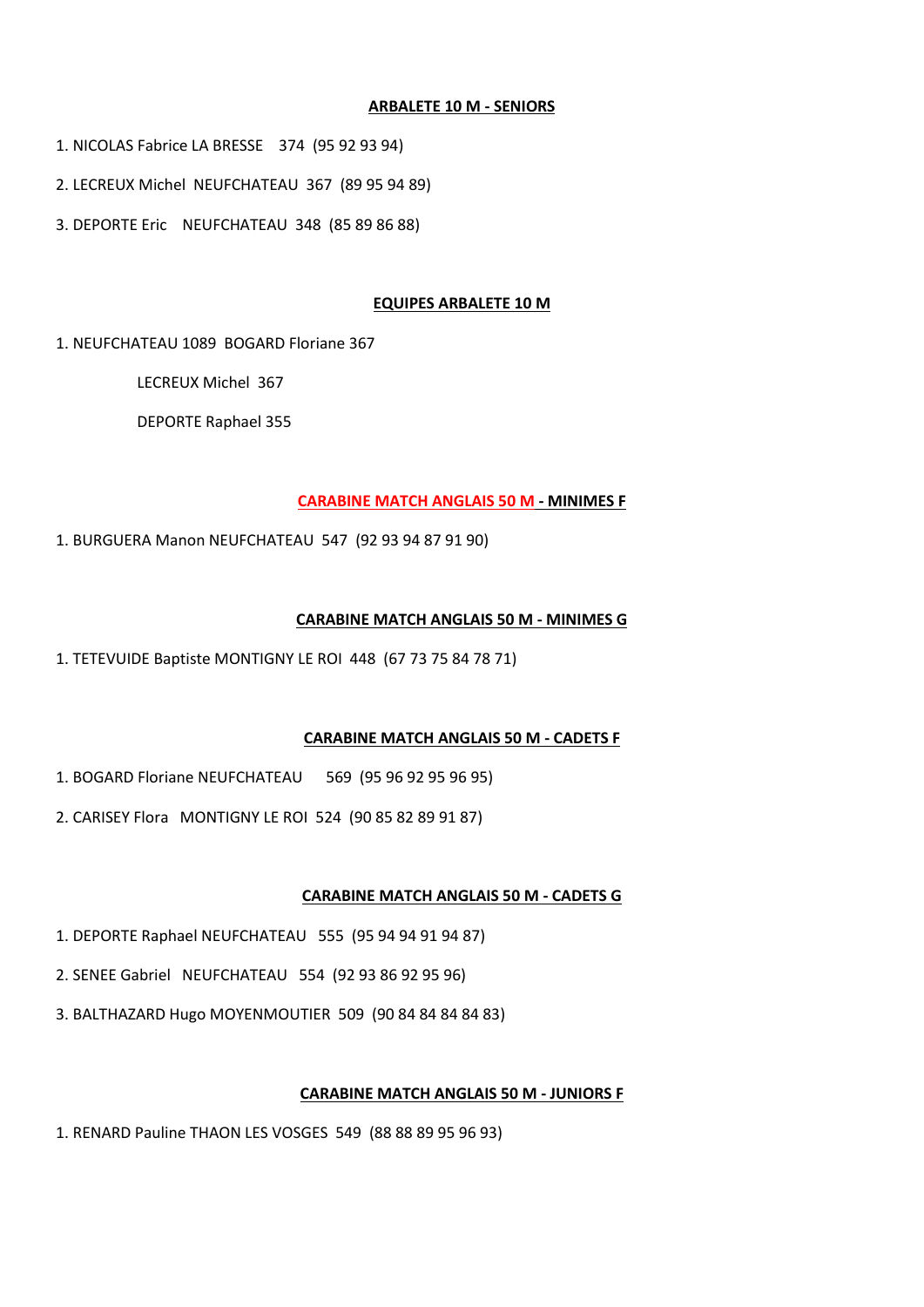#### **CARABINE MATCH ANGLAIS 50 M - JUNIORS G**

1. COLLIOT Quentin NEUFCHATEAU 543 (88 91 94 88 86 96)

#### **CARABINE MATCH ANGLAIS 50 M - DAMES I**

1. VERGEON Joelle THAON LES VOSGES 573 (97 95 97 94 96 94)

#### **CARABINE MATCH ANGLAIS 50 M - DAMES II/III**

- 1. ARNAULT Véronique NEUFCHATEAU 571 (97 95 95 92 96 96)
- 2. LEMBERGER Martine NEUVES MAISONS 556 (92 94 95 90 95 90)
- 3. LAURENT Jocelyne VITTEL 538 (90 88 87 92 87 94)
- 4. THIEBAUT Christine NEUFCHATEAU 370 (61 71 62 71 51 54)

#### **CARABINE MATCH ANGLAIS 50 M - SENIORS I**

- 1. FRECHARD Jeremy DIEUZE 578 (98 98 96 96 95 95)
- 2. LESAGE Antoine NEUFCHATEAU 563 (91 95 93 96 94 94)
- 3. GEORGEL Gérald MOYENMOUTIER 558 (96 91 90 95 96 90)
- 4. FLUCK Michael DIEUZE 557 (89 92 92 94 97 93)
- 5. PIERRON Gerard DIEUZE 554 (92 91 94 89 93 95)
- 6. ZAREBA Steve LANGRES 533 (87 90 88 88 89 91)
- 7. VANDEWALLE Anthony MONTIGNY LE ROI 463 (87 69 70 78 74 85)

#### **CARABINE MATCH ANGLAIS 50 M - SENIORS II**

1. MARCHAL Michel LAXOU 571 (97 94 94 96 96 94) 2. REMILLET Patrick CHAUMONT 570 (91 94 96 93 98 98) 3. ROSENBERGER Philippe DIEUZE 568 (91 92 96 94 96 99) 4. DEPORTE Eric NEUFCHATEAU 559 (87 93 96 93 93 97) 5. JACQUINOT Jean Pierre VITTEL 558 (96 94 93 89 93 93) 6. BALTAZARD Antoine MOYENMOUTIER 542 (94 91 90 87 89 91) 7. CARISEY Charles MONTIGNY LE ROI 503 (85 86 80 85 86 81) 8. FLORIOT Bruno MONTIGNY LE ROI 439 (68 87 72 65 77 70)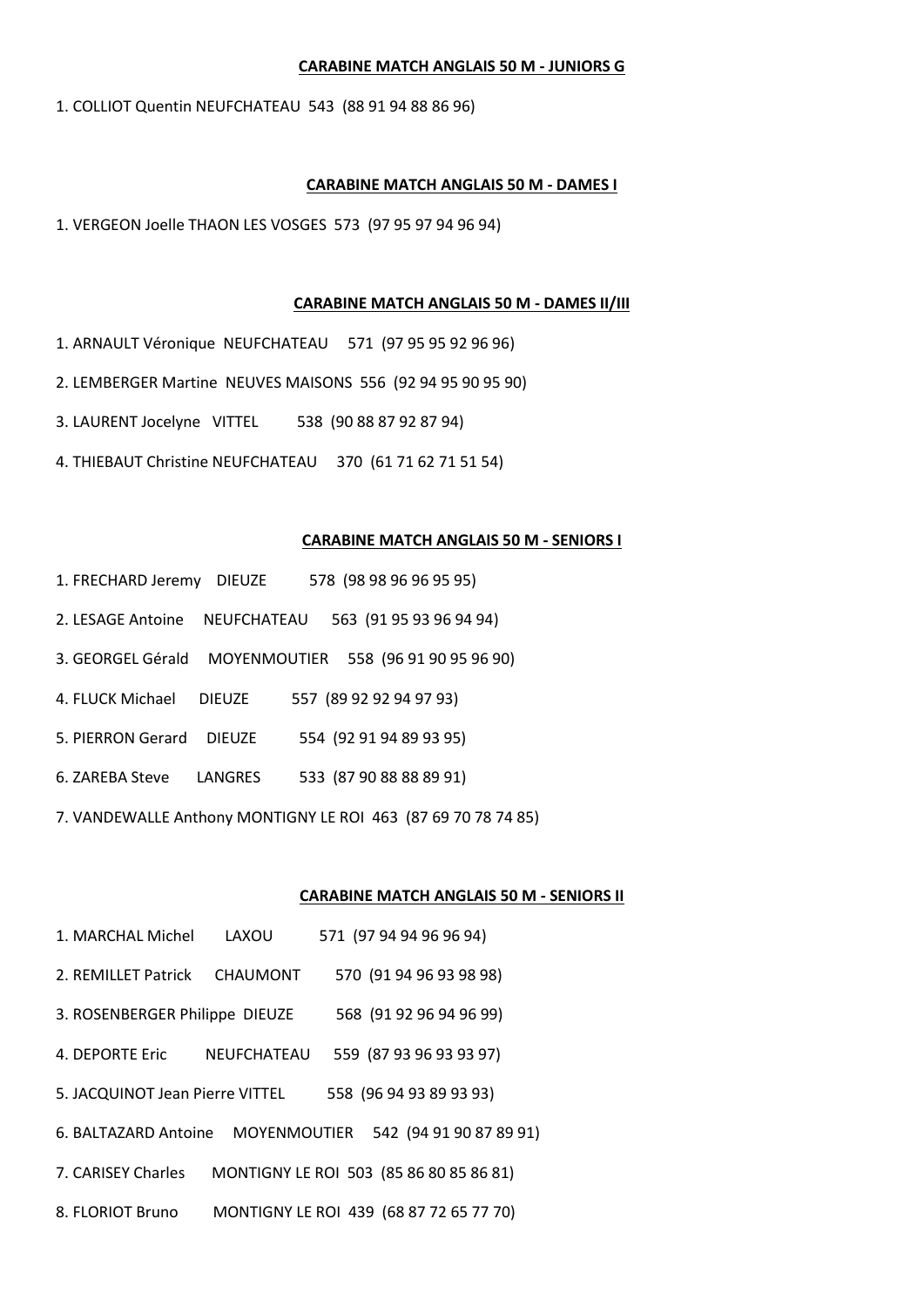# **CARABINE MATCH ANGLAIS 50 M - SENIORS III**

- 1. VISE Jean Michel VITTEL 572 (93 98 91 96 96 98)
- 2. PILL Georges VITTEL 509 (79 84 82 88 90 86)

#### **EQUIPES CARABINE MATCH ANGLAIS 50 M - DAMES**

1. NEUFCHATEAU 1687 ARNAULT Véronique 571

BOGARD Floriane 569

BURGUERA Manon 547

#### **EQUIPES CARABINE MATCH ANGLAIS 50 M - HOMMES**

1. DIEUZE 1703 FRECHARD Jeremy 578

ROSENBERGER Philippe 568

FLUCK Michael 557

2. NEUFCHATEAU 1677 LESAGE Antoine 563

DEPORTE Eric 559

DEPORTE Raphael 555

3. VITTEL 1639 VISE Jean Michel 572

JACQUINOT Jean Pierre 558

PILL Georges 509

4. MOYENMOUTIER 1609 GEORGEL Gérald 558

BALTAZARD Antoine 542

BALTHAZARD Hugo 509

5. MONTIGNY LE ROI 1414 CARISEY Charles 503

VANDEWALLE Anthony 463

TETEVUIDE Baptiste 448

**PISTOLET 50 M - CADETS G**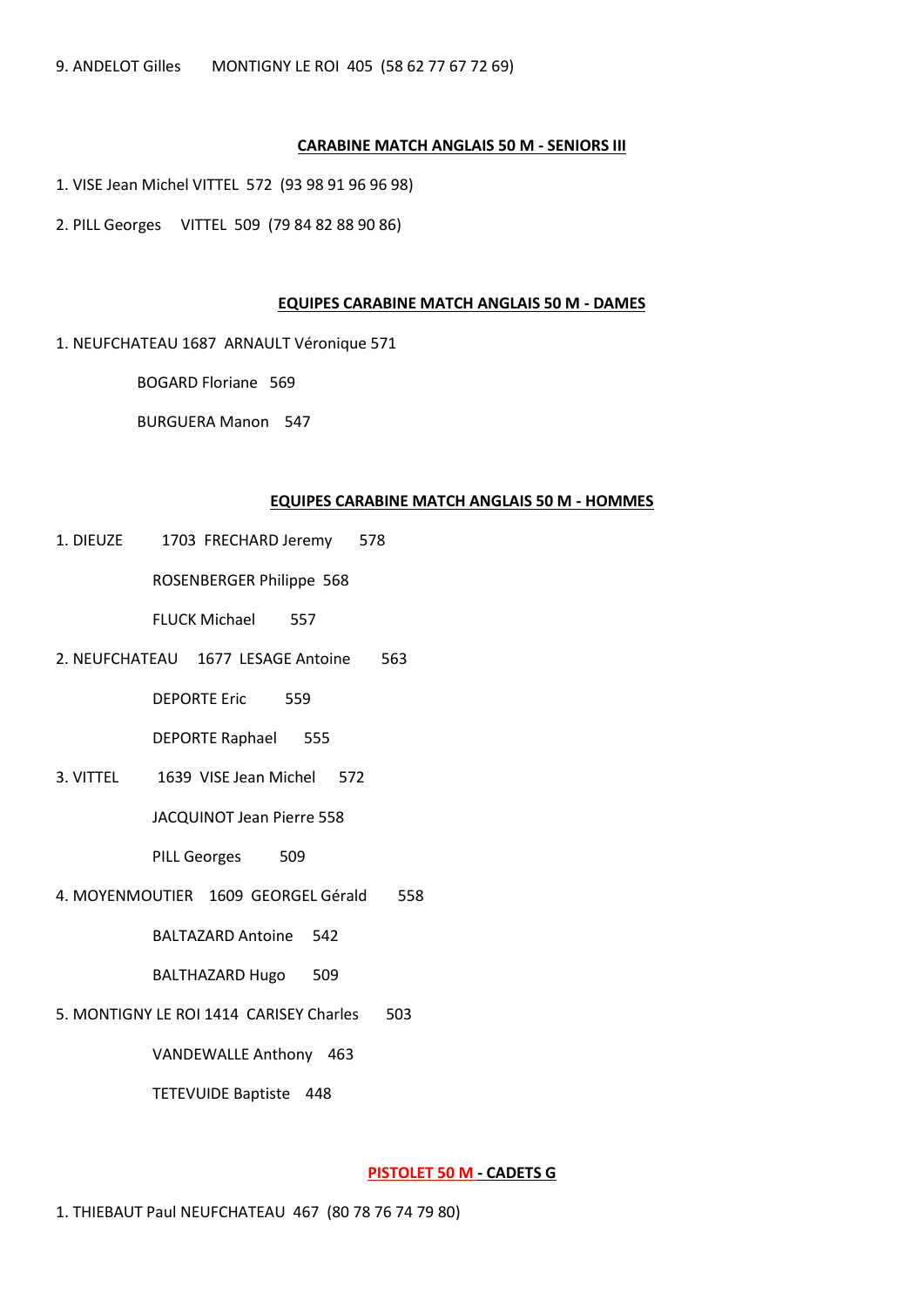# PISTOLET 50 M - JUNIORS G

1. SOLER Florentin NEUFCHATEAU 406 (57 64 69 73 68 75)

# **PISTOLET 50 M - SENIORS I**

1. VANDEWALLE Anthony MONTIGNY LE ROI 498 (86 87 82 83 77 83)

# **PISTOLET 50 M - SENIORS II**

1. SOLER José NEUFCHATEAU 417 (60 74 81 77 64 61)

# **PISTOLET 50 M - SENIORS III**

- 1. MATHIS Serge EPINAL 471 (82 76 79 74 81 79)
- 2. FABRE Bernard LAXOU 471 (73 82 78 82 83 73)
- 3. PIOCHE Michel REMIREMONT 446 (76 82 75 64 74 75)
- 4. KIESS Dietmar FRAIZE 432 (75 65 70 73 74 75)
- 5. MORLOT Jean Louis NEUFCHATEAU 239 (49 54 48 38 17 33)

# **EQUIPES PISTOLET 50 M**

1. NEUFCHATEAU 1290 THIEBAUT Paul 467

SOLER José 417

SOLER Florentin 406

# **PISTOLET 25 M - CADETS G**

1. THIEBAUT Paul NEUFCHATEAU 516 (90 82 80 90 87 87)

# **PISTOLET 25 M - JUNIORS G**

1. SOLER Florentin NEUFCHATEAU 496 (86 77 82 83 79 89)

# **PISTOLET 25 M - DAMES I**

1. BRETAUDEAU Anne THAON LES VOSGES 537 (91 92 94 81 92 87)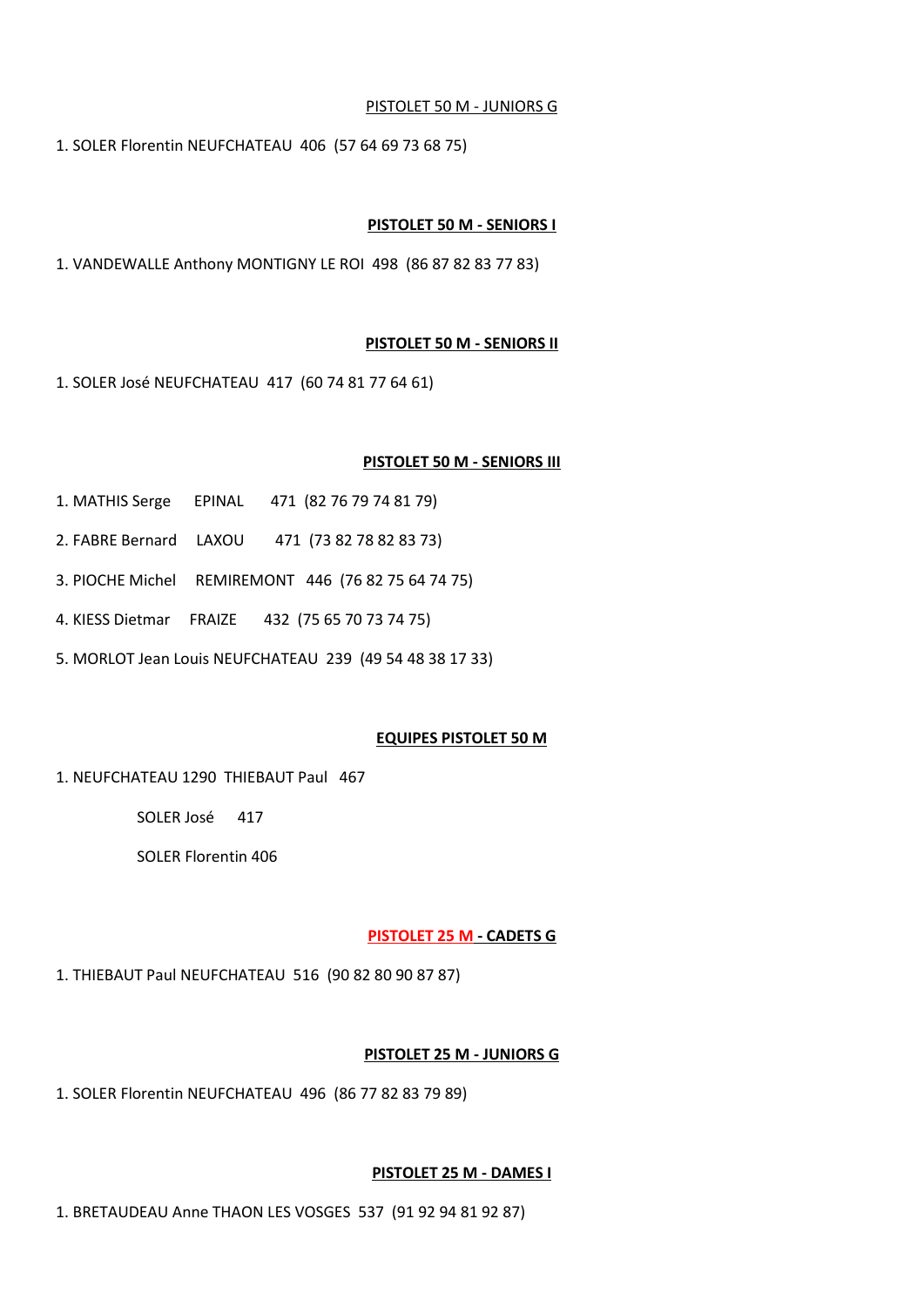#### **PISTOLET 25 M - SENIORS I**

- 1. VANDEWALLE Anthony MONTIGNY LE ROI 535 (90 93 92 85 90 85)
- 2. PARISOT Theo BAR LE DUC 531 (89 92 91 88 84 87)
- 3. BERGER Olivier BAR LE DUC 512 (88 80 84 79 87 94)
- 4. BURGUERA Sebastien NEUFCHATEAU 367 (54 63 53 63 63 71)

#### **PISTOLET 25 M - SENIORS II**

- 1. TABOUREUX Christophe THAON LES VOSGES 552 (92 91 91 93 93 92)
- 2. VOSGIEN Jean Philippe BAR LE DUC 506 (81 87 89 83 79 87)
- 3. PARISOT Romuald BAR LE DUC 504 (88 85 83 77 85 86)
- 4. SOLER José NEUFCHATEAU 479 (75 88 86 78 74 78)

#### **PISTOLET 25 M - SENIORS III**

- 1. MATHIS Serge EPINAL 540 (91 95 93 88 86 87)
- 2. FABRE Bernard LAXOU 522 (89 91 93 93 79 77)
- 3. LOTT Daniel BAR LE DUC 510 (82 80 83 91 85 89)
- 4. CIPRESSO Bernard NEUFCHATEAU 499 (82 85 80 85 80 87)
- 5. ZEH Jean Pierre NEUFCHATEAU 486 (87 88 86 75 73 77)
- 6. THIERRY Gérard NEUFCHATEAU 480 (76 80 77 85 78 84)
- 7. MORLOT Jean Louis NEUFCHATEAU 440 (68 82 80 55 80 75)

#### **EQUIPES PISTOLET 25 M - 22 LR**

1. BAR LE DUC 1553 PARISOT Theo 531

BERGER Olivier 512

LOTT Daniel 510

# 2. NEUFCHATEAU 1511 THIEBAUT Paul 516

CIPRESSO Bernard 499

SOLER Florentin 496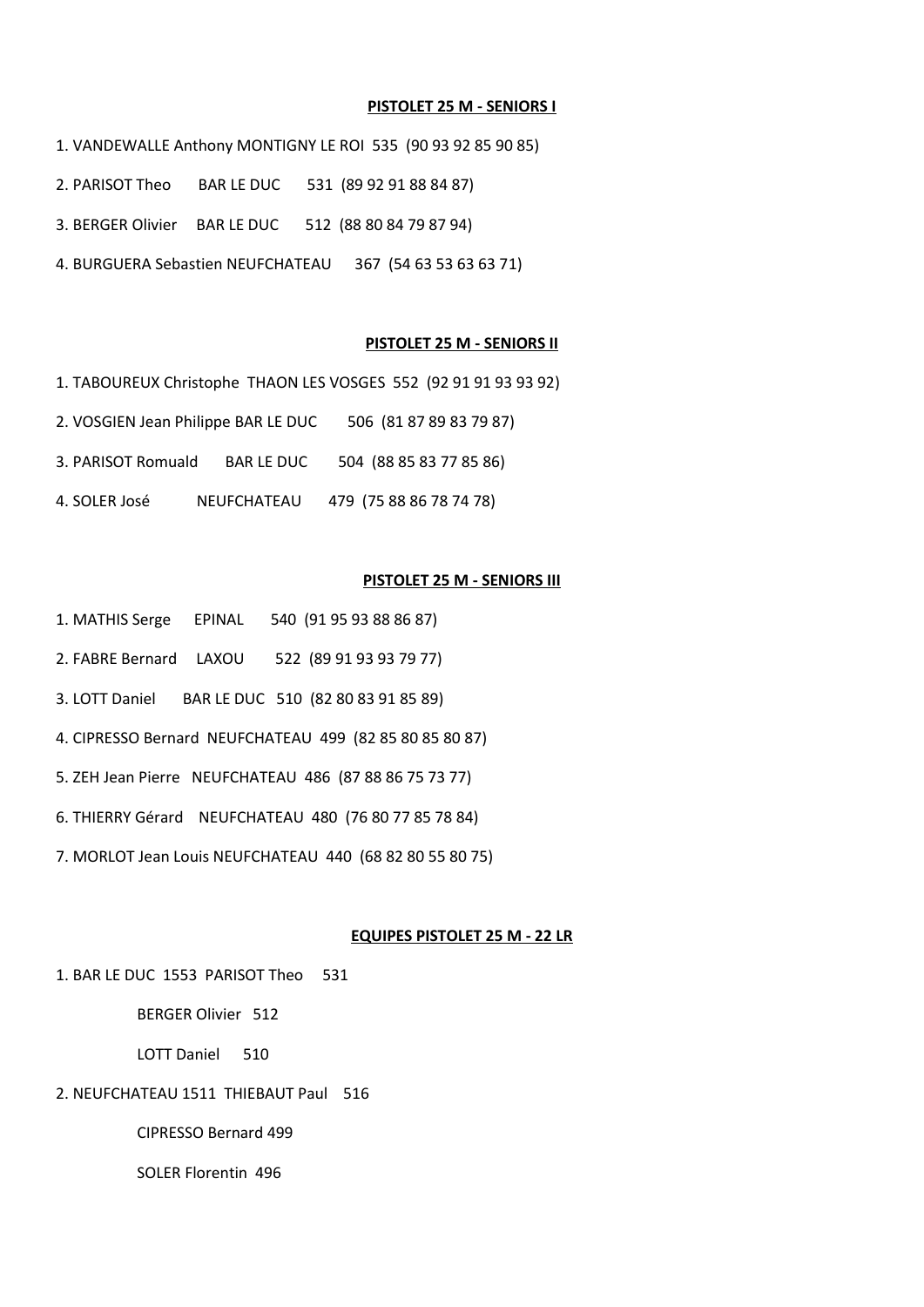#### **PISTOLET STANDARD 25 M - CADETS G**

1. THIEBAUT Paul NEUFCHATEAU 488 (80 84 79 87 76 82)

#### **PISTOLET STANDARD 25 M - JUNIORS G**

1. SOLER Florentin NEUFCHATEAU 512 (85 89 88 92 77 81)

#### **PISTOLET STANDARD 25 M - SENIORS I**

1. PARISOT Theo BAR LE DUC 511 (81 91 86 87 84 82)

- 2. VANDEWALLE Anthony MONTIGNY LE ROI 485 (84 92 82 83 67 77)
- 3. BURGUERA Sebastien NEUFCHATEAU 386 (60 65 70 77 58 56)

#### **PISTOLET STANDARD 25 M - SENIORS II**

- 1. TABOUREUX Christophe THAON LES VOSGES 515 (93 86 82 89 85 80)
- 2. SOLER José NEUFCHATEAU 465 (84 78 75 72 78 78)
- 3. PARISOT Romuald BAR LE DUC 460 (83 79 72 72 79 75)
- 4. VOSGIEN Jean Philippe BAR LE DUC 446 (79 84 67 76 66 74)

# **PISTOLET STANDARD 25 M - SENIORS III**

- 1. MATHIS Serge EPINAL 513 (92 93 83 87 79 79)
- 2. LOTT Daniel BAR LE DUC 494 (81 89 82 82 84 76)
- 3. MORA Jacques NANCY 485 (83 84 81 77 78 82)
- 4. FABRE Bernard LAXOU 484 (89 92 80 77 75 71)
- 5. PIOCHE Michel REMIREMONT 476 (77 86 75 80 79 79)
- 6. MORLOT Jean Louis NEUFCHATEAU 449 (80 83 70 73 66 77)
- 7. ZEH Jean Pierre NEUFCHATEAU 439 (78 80 68 69 78 66)

#### **EQUIPES PISTOLET STANDARD 25 M**

1. NEUFCHATEAU 1465 SOLER Florentin 512

THIEBAUT Paul 488

SOLER José 465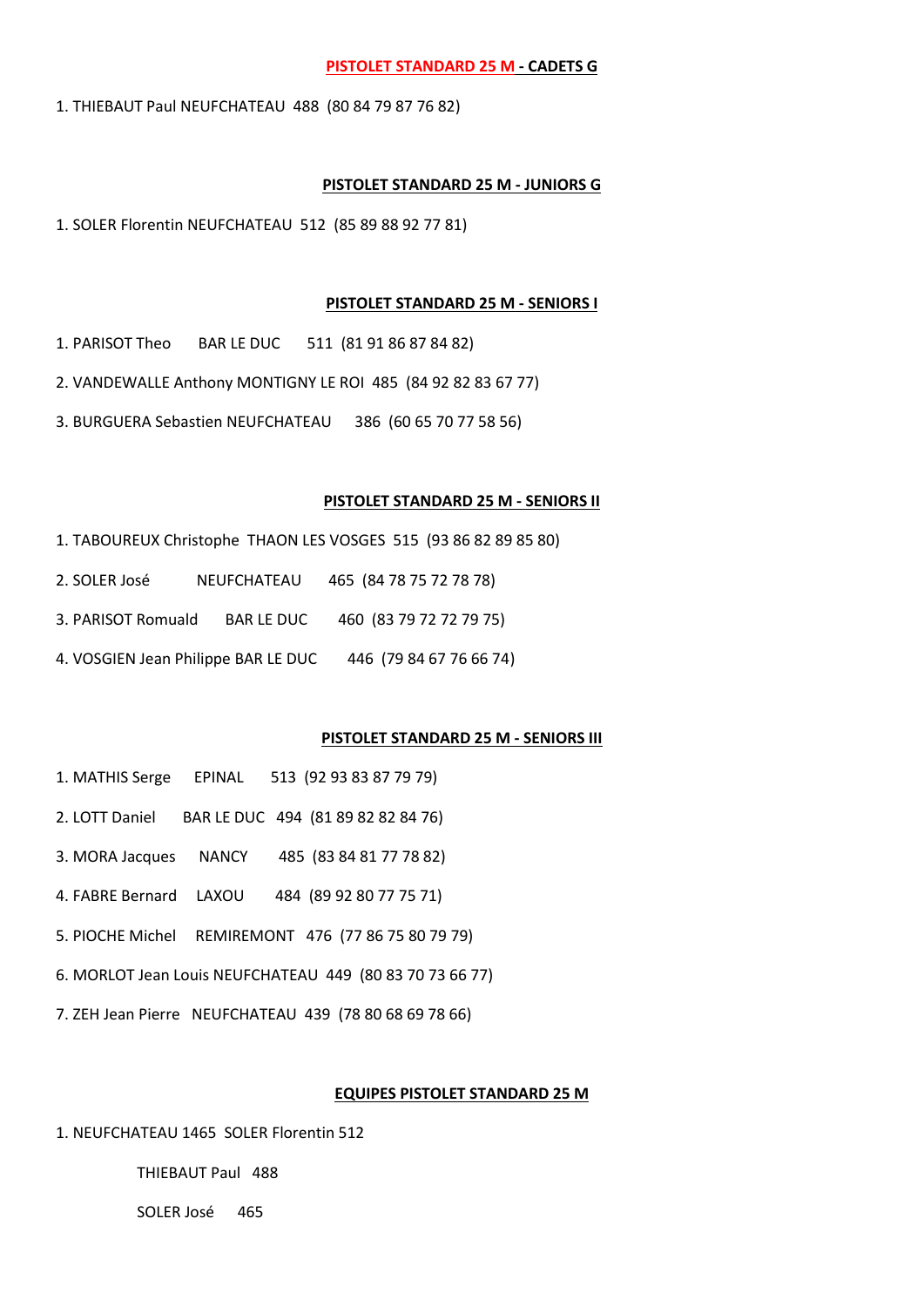2. BAR LE DUC 1465 PARISOT Theo 511

LOTT Daniel 494

PARISOT Romuald 460

**PISTOLET PERCUSSION CENTRALE 25 M - SENIORS III** 

1. ZEH Jean Pierre NEUFCHATEAU 482 (80 80 83 76 88 75)

2. PIOCHE Michel REMIREMONT 477 (84 91 85 63 75 79)

# **19eme CHALLENGE EUVRAY 2014**

# **COUPE DE L'OMS : PISTOLET 10M**

|                  | <b>NEUFCHATEAU</b>       |               |  |
|------------------|--------------------------|---------------|--|
| <b>CATEGORIE</b> | <b>NOM - Prénom</b>      | <b>POINTS</b> |  |
| <b>Poussin</b>   | <b>GIAGRANDI Noa</b>     | 185           |  |
| <b>Benjamin</b>  | <b>DOURCHE Valentin</b>  | 239           |  |
| <b>Minime</b>    | <b>VANZEVEREN Aurore</b> | 278           |  |
|                  | <b>TOTAUX</b>            |               |  |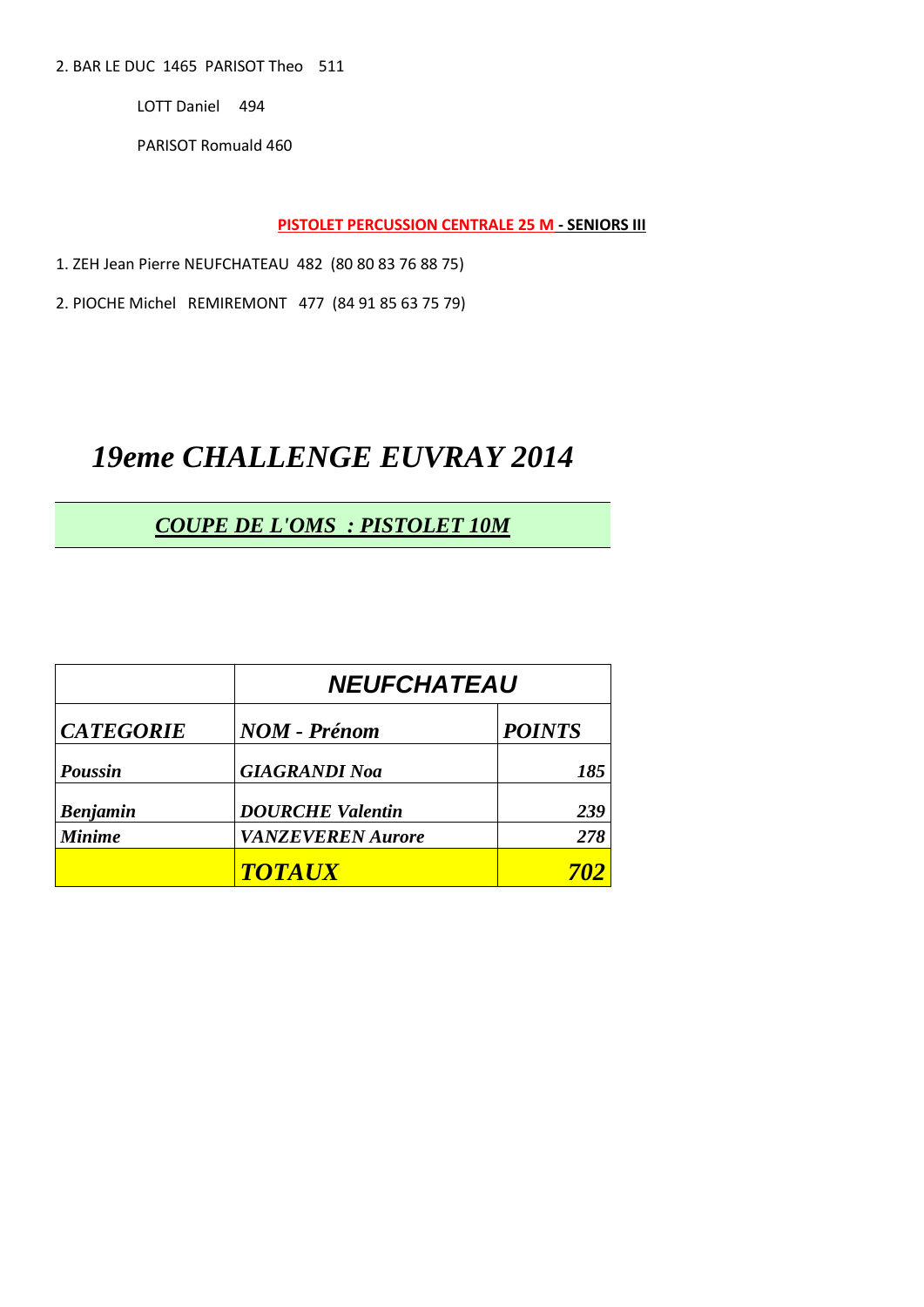# *COUPE DE LA VILLE : CARABINE 10M*

|                  | <b>NEUFCHATEAU</b>       |               |  |
|------------------|--------------------------|---------------|--|
| <b>CATEGORIE</b> | <b>NOM - Prénom</b>      | <b>POINTS</b> |  |
| <b>Poussin</b>   | <b>RODRIGUES Raphael</b> | 196           |  |
| <b>Benjamin</b>  | <b>LALLEMENT Manon</b>   | 204           |  |
| <b>Minime</b>    | <b>BURGUERA Manon</b>    | 349           |  |
|                  |                          |               |  |

|                  | <b>NEUVES MAISONS</b>  |               |  |
|------------------|------------------------|---------------|--|
| <b>CATEGORIE</b> | <b>NOM - Prénom</b>    | <b>POINTS</b> |  |
| <b>Poussin</b>   | <b>PELTE Elliot</b>    | <b>230</b>    |  |
| <b>Benjamin</b>  | <b>BALERET Joris</b>   | 228           |  |
| <b>Minime</b>    | <b>BALERET Nicolas</b> | 253           |  |
|                  | <b>TOTAUX</b>          | 711           |  |

|                  | <b>EPINAL</b>          |               |  |
|------------------|------------------------|---------------|--|
| <b>CATEGORIE</b> | <b>NOM - Prénom</b>    | <b>POINTS</b> |  |
| <b>Poussin</b>   | <b>ARNOULD Florian</b> | 175           |  |
| <b>Benjamin</b>  | <b>BRIQUE Zacchary</b> | 178           |  |
| <b>Minime</b>    | <b>GAY</b> Maxime      | 162           |  |
|                  | <b>TOTAUX</b>          | 515           |  |

| COUPE DU CLUB LE + REPRESENTE |    |
|-------------------------------|----|
| <b>MONTIGNY</b>               | 25 |
| <b>NEUVES MAISONS</b>         | 24 |